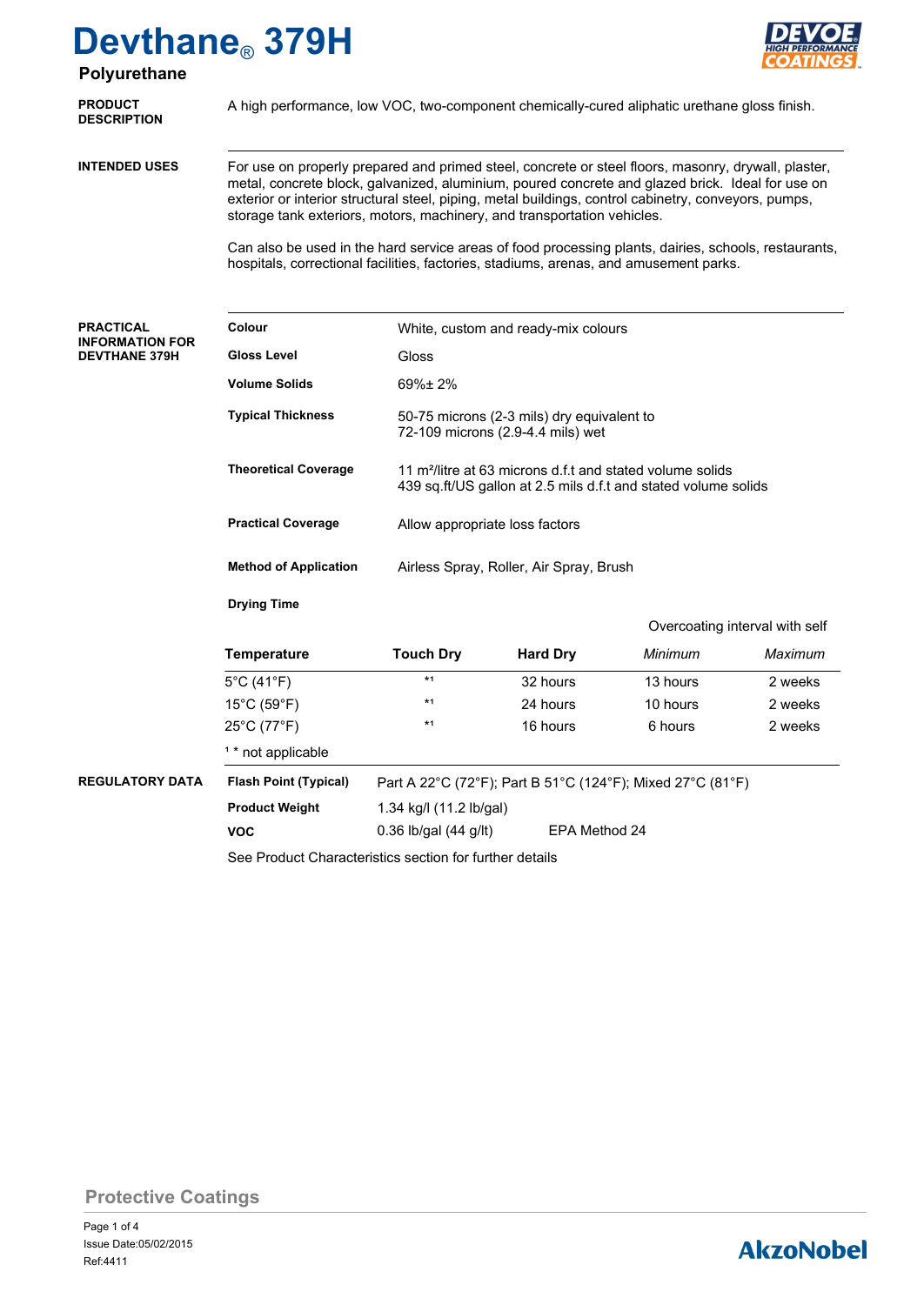

### **Polyurethane**

**SURFACE PREPARATION**

Surfaces must be dry, clean, free of oil, grease, form release agents, curing compounds, laitance, other foreign matter and be structurally sound. Remove all loose paint, mortar spatter, mill scale, and rust. Please see Systems Compatibility section for approved primers. To ensure optimum appearance, any primer or undercoat should be smooth and free of any surface defects such as runs, dry spray or heavy orange peel.

#### **New Surfaces:**

#### **Steel**

Apply over surfaces which have been suitably prepared and primed. Consult the relevant primer datasheet for advice on surface preparation requirements. Prime using: Devran 203, Devran 223, Bar-Rust 231, Bar-Rust 231 LV, Bar-Rust 233H, Bar-Rust 233H LV, Bar-Rust 235V or Tru-Glaze-WB 4030

#### **Galvanised Steel and Aluminium**

Remove dirt, grease, oil or other surface contamination by solvent cleaning or with Devprep 88 cleaner or other suitable cleaner, followed by a thorough water rinsing. Prime using: Devran 203 or Tru-Glaze-WB 4030. Galvanised substrates must be test patched for adhesion prior to use, due to the high variability of surface treatments.

#### **Concrete Block**

Remove loose aggregate and repair major voids. Fill with: Bar-Rust 231, Bar-Rust 231 LV, Bar-Rust 235V, Bar-Rust 233H, Bar-Rust 233H LV, or Tru-Glaze-WB 4015.

#### **Concrete Floors, Poured Concrete**

Cure at least 30 days. pH must be 10.0 or lower before painting. Acid etch or abrasive blast slick, glazed concrete or concrete with laitance. Prime using: Bar-Rust 231, Bar-Rust 231 LV, Bar-Rust 233H, Bar-Rust 233H LV, Bar-Rust 235V, Tru-Glaze-WB 4030 or Pre-Prime 167

#### **Drywall:**

Prime with a premium acrylic latex vapor barrier primer sealer.

#### **Previously Painted Surfaces:**

Poorly adhering old coatings should be removed. Wash to remove contaminants. Rinse thoroughly with water and allow to dry. Dull glossy areas by light sanding. Remove all debris. Prime bare areas with primer specified under New Surfaces.

#### **Fibreglass**

Solvent wipe, scuff sand and solvent wipe again. Prime using: Bar-Rust 233H or Bar-Rust 233H LV

| APPLICATION | <b>Mixing</b>               | Material is supplied in two containers as a unit. Always mix a complete unit in the<br>proportions supplied. Once the unit has been mixed it must be used within the<br>working pot life specified.<br>Agitate Base (Part A) with a power agitator.<br>(1)<br>(2)<br>Combine entire contents of Curing Agent (Part B) with Base<br>(Part A) and mix thoroughly with power agitator. |                                                                                                                                                                                                                                                                                                                                                                                                                                    |                                                                                                |  |  |  |
|-------------|-----------------------------|-------------------------------------------------------------------------------------------------------------------------------------------------------------------------------------------------------------------------------------------------------------------------------------------------------------------------------------------------------------------------------------|------------------------------------------------------------------------------------------------------------------------------------------------------------------------------------------------------------------------------------------------------------------------------------------------------------------------------------------------------------------------------------------------------------------------------------|------------------------------------------------------------------------------------------------|--|--|--|
|             | <b>Mix Ratio</b>            |                                                                                                                                                                                                                                                                                                                                                                                     | 4 part(s) : 1 part(s) by volume                                                                                                                                                                                                                                                                                                                                                                                                    |                                                                                                |  |  |  |
|             | <b>Working Pot Life</b>     | $5^{\circ}$ C (41 $^{\circ}$ F)                                                                                                                                                                                                                                                                                                                                                     | 15°C (59°F)                                                                                                                                                                                                                                                                                                                                                                                                                        | 25°C (77°F)                                                                                    |  |  |  |
|             |                             | 3.5 hours                                                                                                                                                                                                                                                                                                                                                                           | 3 hours                                                                                                                                                                                                                                                                                                                                                                                                                            | 2.5 hours                                                                                      |  |  |  |
|             | <b>Airless Spray</b>        | Recommended                                                                                                                                                                                                                                                                                                                                                                         |                                                                                                                                                                                                                                                                                                                                                                                                                                    | Tip Range 0.27-0.43 mm (11-17 thou)<br>See Product Characteristics section for further details |  |  |  |
|             | Air Spray<br>(Conventional) | Recommended                                                                                                                                                                                                                                                                                                                                                                         |                                                                                                                                                                                                                                                                                                                                                                                                                                    | See Product Characteristics section for further details                                        |  |  |  |
|             | <b>Brush</b>                | Suitable                                                                                                                                                                                                                                                                                                                                                                            |                                                                                                                                                                                                                                                                                                                                                                                                                                    |                                                                                                |  |  |  |
|             | <b>Roller</b>               | Suitable                                                                                                                                                                                                                                                                                                                                                                            |                                                                                                                                                                                                                                                                                                                                                                                                                                    |                                                                                                |  |  |  |
|             | <b>Thinner</b>              | If necessary, use T-9<br>Thinner                                                                                                                                                                                                                                                                                                                                                    |                                                                                                                                                                                                                                                                                                                                                                                                                                    | See Product Characteristics section for further details                                        |  |  |  |
|             | <b>Cleaner</b>              | T-9 Thinner                                                                                                                                                                                                                                                                                                                                                                         |                                                                                                                                                                                                                                                                                                                                                                                                                                    |                                                                                                |  |  |  |
|             | <b>Work Stoppages</b>       | Do not allow material to remain in hoses, gun or spray equipment. Thoroughly flush<br>all equipment with T-9 Thinner. Once units of paint have been mixed they should<br>not be resealed and it is advised that after prolonged stoppages work recommences<br>with freshly mixed units.                                                                                             |                                                                                                                                                                                                                                                                                                                                                                                                                                    |                                                                                                |  |  |  |
|             | Clean Up                    |                                                                                                                                                                                                                                                                                                                                                                                     | Clean all equipment immediately after use with T-9 Thinner. It is good working<br>practice to periodically flush out spray equipment during the course of the working<br>day. Frequency of cleaning will depend upon amount sprayed, temperature and<br>elapsed time, including any delays. All surplus material and empty containers<br>should be disposed of in accordance with appropriate regional<br>regulations/legislation. |                                                                                                |  |  |  |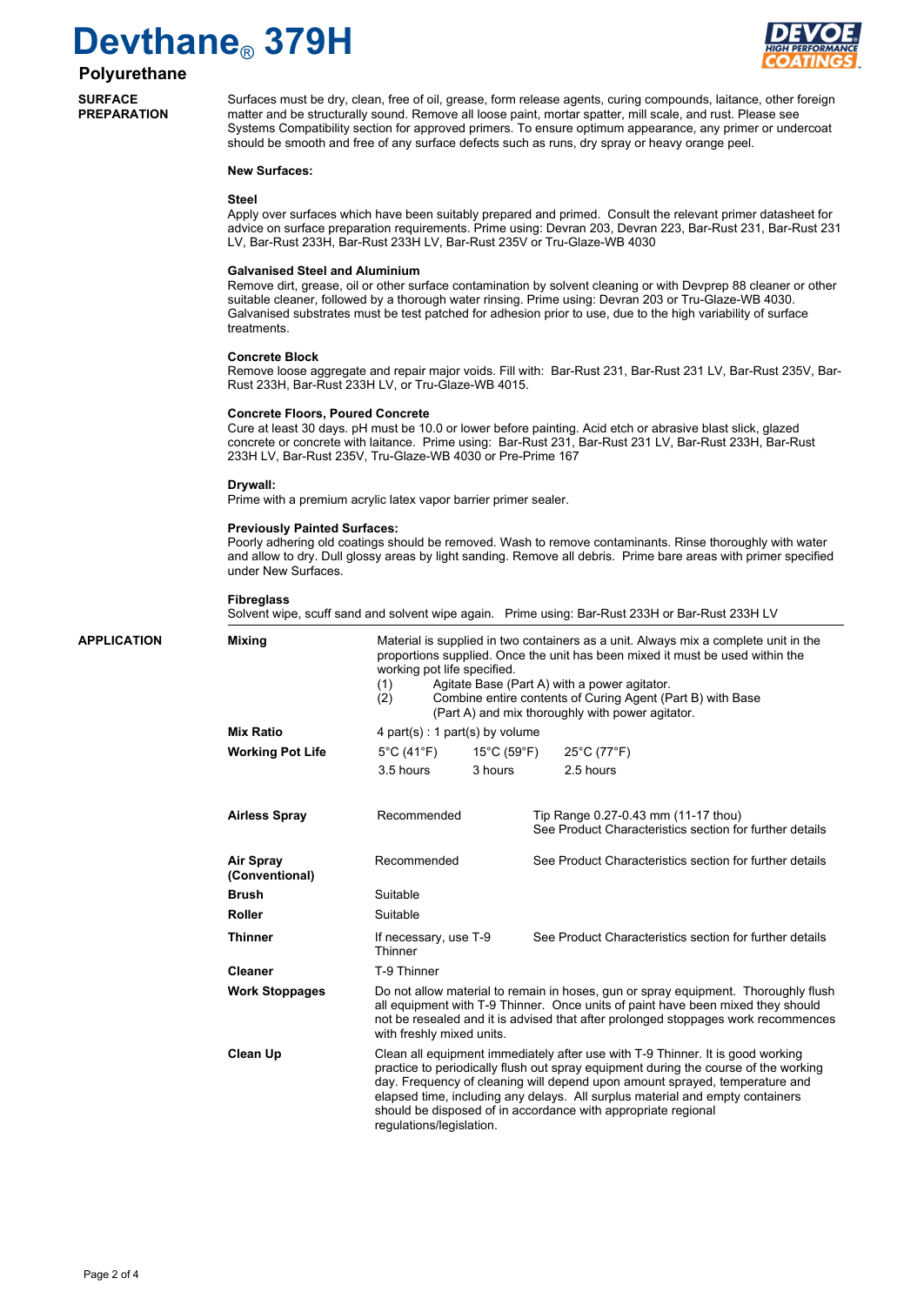**Polyurethane**

**PRODUCT CHARACTERISTICS**

Advantages:

- Excellent gloss and colour retention
- Excellent abrasion and chemical resistance
- Easily applied by brush, roller or spray
- Wide colour selection
- Excellent resistance to marring, chipping, and scratching
- Contains ultraviolet light absorber

Cure Acceleration: Urethane catalyst 070A0000 may be used to accelerate cure at or below 5ºC (40°F). The addition of one or two ounces per gallon will decrease the dry hard time approximately one-third to one-half respectively at 40°F (5°C). The pot life will be reduced one-half to threefourths.

#### **VOC Note:**

- VOC (TBAC Exempt) when thinned:
- <100 g/l (0.83lbs/gall) calculated when thinned with T-0 Thinner
- VOC (TBAC Non-Exempt) when thinned:
	- <250g/l (2.08lbs/gall) calculated when thinned with T-0 Thinner.

For compliance to VOC regulations, thin or clean as follows:

South Coast Air Quality Management District (SCAQMD): Thinning is not required, however, if thinning is desired, add #800 VOC Compliant Reducer or T-0 Thinner at no more than 10% by volume. For cleaning, use #4267 low VOC cleaning thinner or other solvent in compliance with local VOC or air quality regulations.

California outside of SCAQMD: Thinning is not required, however, if thinning is desired, add T-0 Thinner at no more than 10% by volume. For cleaning, use T-9 Thinner or other solvent in compliance with local VOC or air quality regulations.

Devthane 379H reacts with atmospheric moisture, and as such when in the can should remain covered at all times. Failure to keep the tin covered will result in skinning of unused material and loss of pot life.

Maximum continuous dry temperature resistance for Devthane 379H is 121°C (250°F). Exposure to continuous operating temperatures towards the maximum dry temperature resistance of this product may induce some discolouration, though the film will remain intact.

Devthane 379H may be tinted with industrial colourants; contact International Paint for further information. Add colourants only to the base portion and mix thoroughly before adding the converter portion.

For airless spray application: Ideally, fluid hoses should not be less than 3/8" ID and not longer than 50 feet to obtain optimum results. Longer hose length may require an increase in pump capacity, pressure, and/or thinning.

For air spray application: Use a professional grade conventional gun with a 1.78mm (0.07") fluid tip or larger. Adjust fluid and air pressure to achieve a good spray pattern.

Care should be taken that proper and uniform film thicknesses are obtained. Brushing and rolling may require multiple coats to achieve correct film thickness and/or hiding.

Note: VOC values are typical and are provided for guidance purpose only. These may be subject to variation depending on factors such as differences in colour and normal manufacturing tolerances.

#### **SYSTEMS COMPATIBILITY**

The following primers are recommended for Devthane 379H:

Bar-Rust 231 Bar-Rust 231LV Bar-Rust 233H Bar-Rust 233H LV<br>Bar-Rust 235V Bar-Rust 202H Cathacoat 302HB Cathacoat 303H Cathacoat 313 Devran 223 Devran 261QC

Cathacoat 302H Tru-Glaze-WB 4015 Tru-Glaze-WB 4030